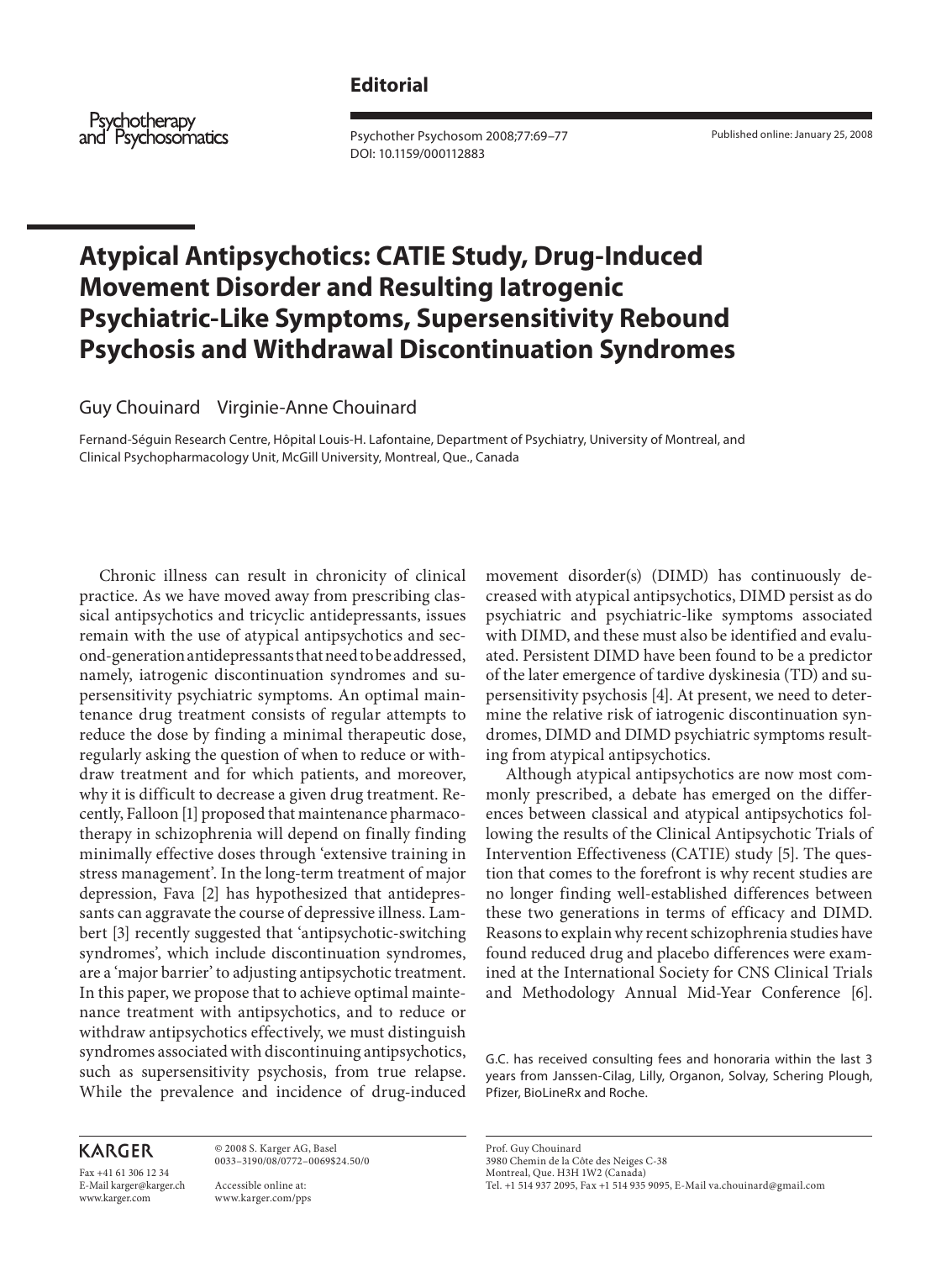While the fact must be considered that patients included in recent studies have less severe illness with symptoms that are better controlled than in past studies (likely due to earlier treatment), the issue that psychiatric symptoms specific to schizophrenia are not being adequately measured nor differentiated from psychiatric and psychiatric-like symptoms associated with DIMD is crucial to answering this question. For example, it is hard to believe that in a recent review of psychomotor slowing in schizophrenia, the authors, when evaluating its effect on measurement and treatment research to improve cognition in schizophrenia (MATRICS), nearly completely ignored the influence of akinesia and DIMD on neuropsychological tests in schizophrenia and the importance of accurate DIMD measurements [7]. As we pursue this ongoing discussion, we recommend the discontinuation of all classical antipsychotics due to their neurotoxic association with a high prevalence of DIMD and increases in basal ganglia volumes [8], and now address how to prescribe atypical antipsychotics most effectively, by taking into account DIMD-associated psychiatric symptoms and iatrogenic discontinuation syndromes.

#### **The CATIE Study and DIMD Psychiatric Symptoms**

 The first widely prescribed atypical antipsychotic, risperidone, was first approved in Canada in 1993 following the publication of the Canadian Multicenter Risperidone Study, which reported clear advantages of risperidone over haloperidol and the placebo, and significantly less appearance of DIMD with risperidone than haloperidol [9]. DIMD includes the 4 types of movement disorders induced by antipsychotics: parkinsonism, dystonia, dyskinesia and akathisia [10] . These findings were confirmed by the American Risperidone Study [11] and several other studies reporting greater efficacy of risperidone over classical antipsychotics in terms of cost-efficiency [12] and the clinical management of patients with schizophrenia [13–17]. However, the CATIE study [5] challenged these results. The CATIE study found that of the 4 atypical antipsychotics studied, olanzapine was the only atypical to be more efficacious than the classical antipsychotic perphenazine, and to be highly superior to risperidone for discontinuation of treatment, due to lack of efficacy [5]. Olanzapine is known to produce less DIMD compared to risperidone, therefore one would expect psychiatric symptoms caused by DIMD to be less frequent with olanzapine than risperidone. The expected higher rate of DIMD-induced emergent psychiatric symptoms associated with risperidone would explain the CATIE results, showing risperidone to be significantly less efficacious than olanzapine [5], despite risperidone being known to be at least as efficacious as olanzapine for true schizophrenic symptoms. Furthermore, the rating scales used to measure DIMD did not find the well-established differences between the 5 antipsychotics for DIMD rates [5] . Thus, we propose that DIMD and DIMD-induced psychiatric symptoms were confounded with true schizophrenic symptoms in the CATIE study. DIMD-associated psychiatric symptoms could be classified into 3 types: (1) emergent psychiatric symptoms caused by DIMD, such as akinesia inducing depression, akathisia inducing anxiety; (2) iatrogenic psychiatric-like symptoms resulting from confounding DIMD with psychiatric symptoms, such as akinesia confounded with psychomotor retardation, akathisia with agitation; (3) supersensitivity psychosis symptoms associated with DIMD. In the CATIE study, quetiapine (mean dose  $= 543.4$  mg/day), which shares a low rate of DIMD with olanzapine, was also found to be significantly less efficacious compared to olanzapine, but in contrast to risperidone, this lack of efficacy could be due to psychiatric symptoms related to supersensitivity psychosis explained by quetiapine's loose binding properties at the  $D_2$  receptor [18]. Patients taking quetiapine had a completion rate of 18% out of 329 patients, whereas in our 3-year prospective study of quetiapine monotherapy with a lower mean dose of 487 mg/ day (thus less likely to develop therapeutic tolerance), the completion rate was 21.7% out of 23 patients; 6 of 7 patients who relapsed, after a minimum 3 months of stabilized quetiapine treatment, met the criteria for supersensitivity psychosis [19]. Without distinguishing these DIMD-associated psychiatric symptoms from symptoms due to the original illness, the major impact of atypical antipsychotics is on the reduction of DIMD and TD [10, 20], and their beneficial effects on psychosis are masked by DIMD emergent psychiatric symptoms, including supersensitivity psychosis. We will review 4 multicenter trials, which include a total of 14,497 patients, to illustrate how psychiatric and schizophrenic symptoms are confounded with DIMD-associated psychiatric symptoms.

#### **TD in the Time Period of Classical Antipsychotics**

 TD epidemiology has changed significantly since the introduction of atypical antipsychotics, with a constant decline in its prevalence [10]. TD, classified as a DIMD, is a hyperkinetic, involuntary and purposeless movement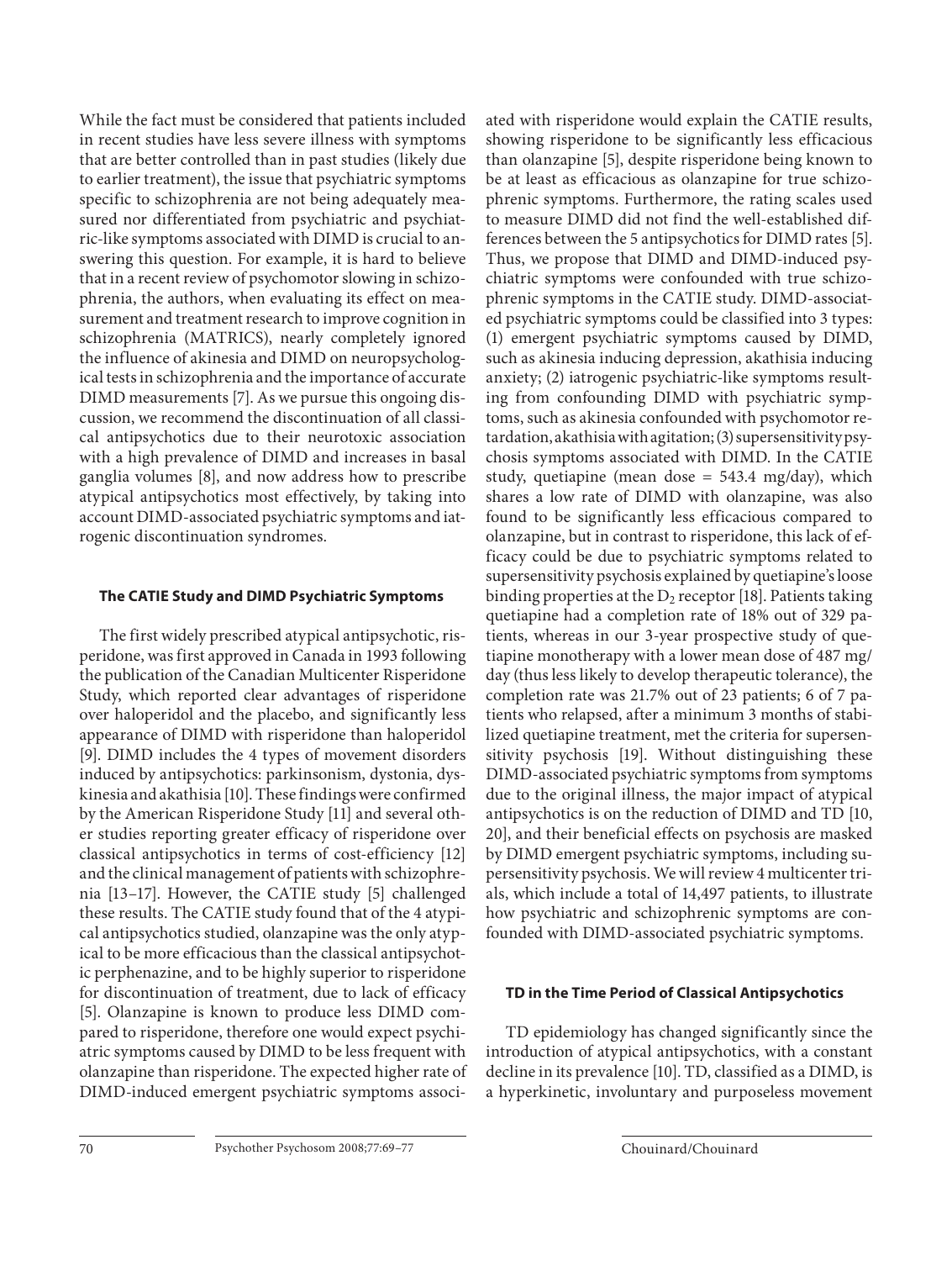disorder [10, 20] . Considered as the most significant side effect of classical antipsychotics, TD has been associated with antipsychotics and gastrointestinal neuroleptics, and usually occurs after several years of treatment. Persistent TD can also occur after short-term exposure to classical antipsychotics and gastrointestinal neuroleptics even at low doses and for as few as 2 months [8, 21–23], while reversible and withdrawal dyskinesias share properties with levodopa-induced dyskinesia [24]. We conducted several epidemiological studies of TD [4, 25–27] and in 1975, using the National Institute of Mental Health (NIMH) psychopharmacology criteria, we found a 31% prevalence of TD in 261 outpatients with schizophrenia [25]. We also evaluated these patients according to the Schooler and Kane research diagnostic criteria and found a 22% prevalence of TD. This variability of findings related to defining criteria complicates comparisons across studies [10]. In a 5-year follow-up study of 169 of the same patients [4, 25], 45% met the research diagnostic criteria for TD. In 1975, 131 of the 261 patients did not meet the research diagnostic for TD, and in 1980 treatment-emergent TD was found in 46 of the patients who did not have it in 1975, for a 5-year cumulative incidence rate of 35% and a mean annual incidence rate of 8.4%. When corrected for remissions, the mean annual incidence rate decreased to 2.9%. This incidence rate, which includes both patients who developed and remitted from TD over time, is similar to results found by other studies during the same time period [28, 29]. The cumulative incidence of treatment-emergent TD in the study by Kane et al. [29] was 12% after 4 years and 40% after 8 years of neuroleptic exposure, which is similar to our finding of an annual incidence rate (corrected for remissions) of 3% for classical antipsychotics.

 In a study carried out in 130 lithium-treated affective disorder patients previously, but less, exposed to antipsychotics, we found a TD prevalence of 9.2% [26] , which was a quarter of the incidence reported in our previous studies on patients with schizophrenia who had greater exposure to antipsychotics. In this time period of classical antipsychotics, 2 meta-analyses (including mostly patients with schizophrenia) reported mean TD prevalences of 23% [30] and 20% [31]. In view of the fact that 58% of patients treated with classical antipsychotics will develop treatment-emergent TD after 10–15 years of treatment [4], and the known beneficial neuroprotective effects of atypical antipsychotics on TD [32] and on increased basal ganglia volumes induced by classical antipsychotics [8] , we recommend the discontinuation of all classical antipsychotics due to their neurotoxic effects.

### **TD in the Time Period of both Classical and Atypical Antipsychotics**

 In the time period of both classical and atypical antipsychotics, the following multicenter studies ( $n = 3,753$ ) evaluated the incidence and prevalence of TD, using the same definitions, Extrapyramidal Symptom Rating Scale [20] and training videotapes as in the previous time period. In the first study, an annual TD incidence of 0.68% was reported prospectively in 725 patients with schizophrenia, treated with the long-acting injectable atypical antipsychotic risperidone [27, 33]. Treatment-emergent TD was found in 12 of 587 patients without dyskinesia at the baseline [33]; however, expert case assessment determined 7 cases (1.19%) of withdrawal dyskinesia (3 cases resolved, 4 cases unchanged), 1 case (0.17%) of reversible dyskinesia and 4 cases (0.68%) of persistent treatmentemergent TD. Of the patients with baseline dyskinesia, 28.4% improved, no longer met TD criteria and maintained this response [33]. This annual treatment-emergent TD incidence of 0.68% with atypical antipsychotics is only 22% of the annual incidence of 3% reported with classical antipsychotics [4]. In the second study, the Schizophrenia International Suicide Prevention Trial (67 centers in 11 countries) [34], 980 patients with schizophrenia, or schizoaffective disorders, taking an atypical alone (25.6%), a classical alone (31.5%) or both a classical and an atypical antipsychotic (42.9%) were included from March 19, 1998, to February 14, 1999, and TD was found at the baseline in 115 (12%) patients [27, 35]. Thus, after 10 years in the time period of both classical and atypical antipsychotics, the overall prevalence of TD decreased by at least twofold compared to our previous 1979–1988 studies with classical antipsychotics [4, 25], using the same definitions, Extrapyramidal Symptom Rating Scale and training videotapes. In the third study (baseline data from three Ris-Consta multicenter studies) [27, 36] carried out 1 year later, 2,048 patients were included from March 21, 1999, to December 15, 2000, and TD was found at the baseline in 209 patients (10.2%), using the same methodology. This study showed a further decrease in the prevalence of TD after an additional year of atypical use. This changing epidemiology of TD with atypical antipsychotics is confirmed by Correll et al. [37] in a systematic review of 1-year prospective studies with atypical antipsychotics, and by Jeste et al. [38] in a 1-year study of elderly patients treated with risperidone. In conclusion, following the introduction of atypical antipsychotics, the prevalence and incidence of TD have significantly decreased. However, the risk for TD still exists with both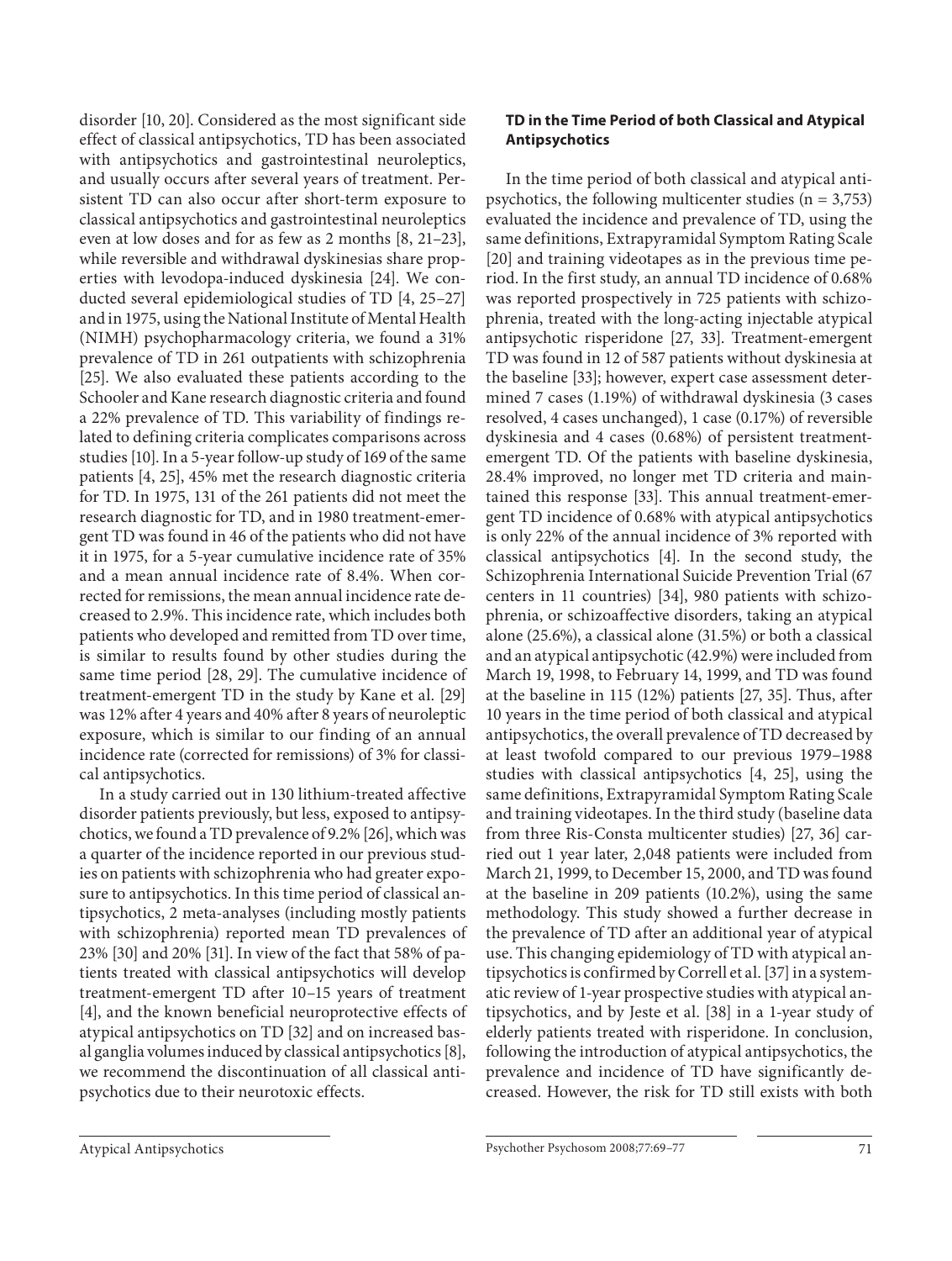atypical and classical antipsychotics, and there is a need for continued surveillance of emerging cases of TD in patients taking antipsychotics [39], especially as the current debate continues on the differences in efficacy between these two generations of antipsychotics following results from studies such as the CATIE [5, 39]. Furthermore, Kane [39] has pointed out that newly trained clinicians using mostly atypical antipsychotics may not have had the same exposure to TD as previously trained clinicians.

## **DIMD and DIMD-Associated Psychiatric Symptoms in the Time Period of both Classical and Atypical Antipsychotics**

 A high prevalence of all 4 types of DIMD (parkinsonism, dystonia, dyskinesia and akathisia) remains. In the Schizophrenia International Suicide Prevention Trial  $(n = 980)$ , a prevalence of 57.5% of DIMD  $(n = 551$  patients) was found [27, 35]. In the Ris-Consta studies ( $n =$ 2,048) [27, 36], 970 patients (47.4%) had DIMD at the baseline, which consisted of 778 patients with parkinsonism (38.0%), 285 patients with akathisia (14%) and 209 patients with TD (10.2%). Thus, nearly 1 patient out of 2 had a definite DIMD in this time period of classical and atypical antipsychotics. In addition, DIMD have been consistently associated with significant psychiatric symptoms as measured by the positive and negative syndrome scale (PANSS) [40, 41]. In the InterSept study ( $n =$ 980), which included patients with schizophrenia and schizoaffective disorder who were at risk of suicide, suicidality was associated at baseline with DIMD, parkinsonism, TD and akathisia, and depression was associated with TD and akathisia [27, 35]. Based on these results, we recommend routinely assessing DIMD in patients with schizophrenia with suicidal and depressive symptoms. In the Ris-Consta studies ( $n = 2,048$ ), baseline DIMD were also significantly associated with the PANSS total score, positive, negative and anxiety/depression symptoms [27, 36] . Greater anxiety and depression were seen in patients with severer DIMD, akathisia and parkinsonism. Higher PANSS negative symptom rating was associated with parkinsonism and higher PANSS total scores were associated with akathisia. In this time period, these last two studies ( $n = 3,028$ ) show that DIMD persists with atypical antipsychotics, and that patients with DIMD have significantly higher PANSS scores compared to patients without DIMD.

 These results are in agreement with findings from 2 other multicenter studies: the American CATIE study [5] and the European Schizophrenia Outpatient Health Outcomes (SOHO) study [42]. In the CATIE baseline data, patients with TD  $(n = 212)$  were found to have significantly more psychopathology than patients without TD  $(n = 1,098)$  as measured by the PANSS total score and PANSS general psychopathology subscale [43]. In the 3year prospective SOHO study, emergent cases of TD were associated with greater overall psychopathology. An increase in clinical global impression overall symptom severity was longitudinally associated with new cases of TD  $(5.7%)$  in patients without TD at the baseline  $(n = 8,620)$ [44]. The SOHO and the CATIE studies have also examined other predictors for TD. Both the CATIE and SOHO studies found that other DIMD were associated with TD [43, 45]: the CATIE study showed that patients with TD had more parkinsonism and/or akathisia [43] while the SOHO study found that baseline extrapyramidal symptoms predicted TD [45], confirming our 1988 findings in a prospective study of TD [4]. In addition to reporting that the incidence of TD was lower in patients taking atypical compared to classical antipsychotics after 6 months [46], the SOHO study showed that the incidence of TD was associated with the incidence of prolactin-related sexual disturbances, independent of drug-induced changes in prolactin concentrations [47, 48] .

 It is crucial to acknowledge that there is a persistence of DIMD with atypical antipsychotics, which are not recognized and confounded with psychiatric symptoms [27]. Several rating scales used routinely in clinical trials to detect DIMD do not differentiate DIMD from psychiatric symptoms [20] . Results from the 4 multicenter trials  $(n = 14,497 \text{ patients})$  looking into this issue, the CATIE [43], the InterSePT [27, 35], the Ris-Consta [27, 36] and the SOHO studies [44], have all confirmed the strong association of DIMD with psychiatric symptoms. Since most of the studies included in this paper measure psychiatric symptoms according to the PANSS, we propose the following classification of PANSS psychiatric symptoms associated with DIMD: first, emergent psychiatric symptoms caused by DIMD, such as anxiety, depression and suicidality (for example, akinesia is known to produce depression, fatigue, psychomotor retardation and suicidal ideation, while akathisia induces anxiety, psychomotor agitation, aggression, insomnia and suicidal ideation [49–52] and TD is also associated with suicidal ideation [52]); second, iatrogenic psychiatric-like symptoms resulting from confounding and misidentifying DIMD with psychiatric symptoms, such as confounding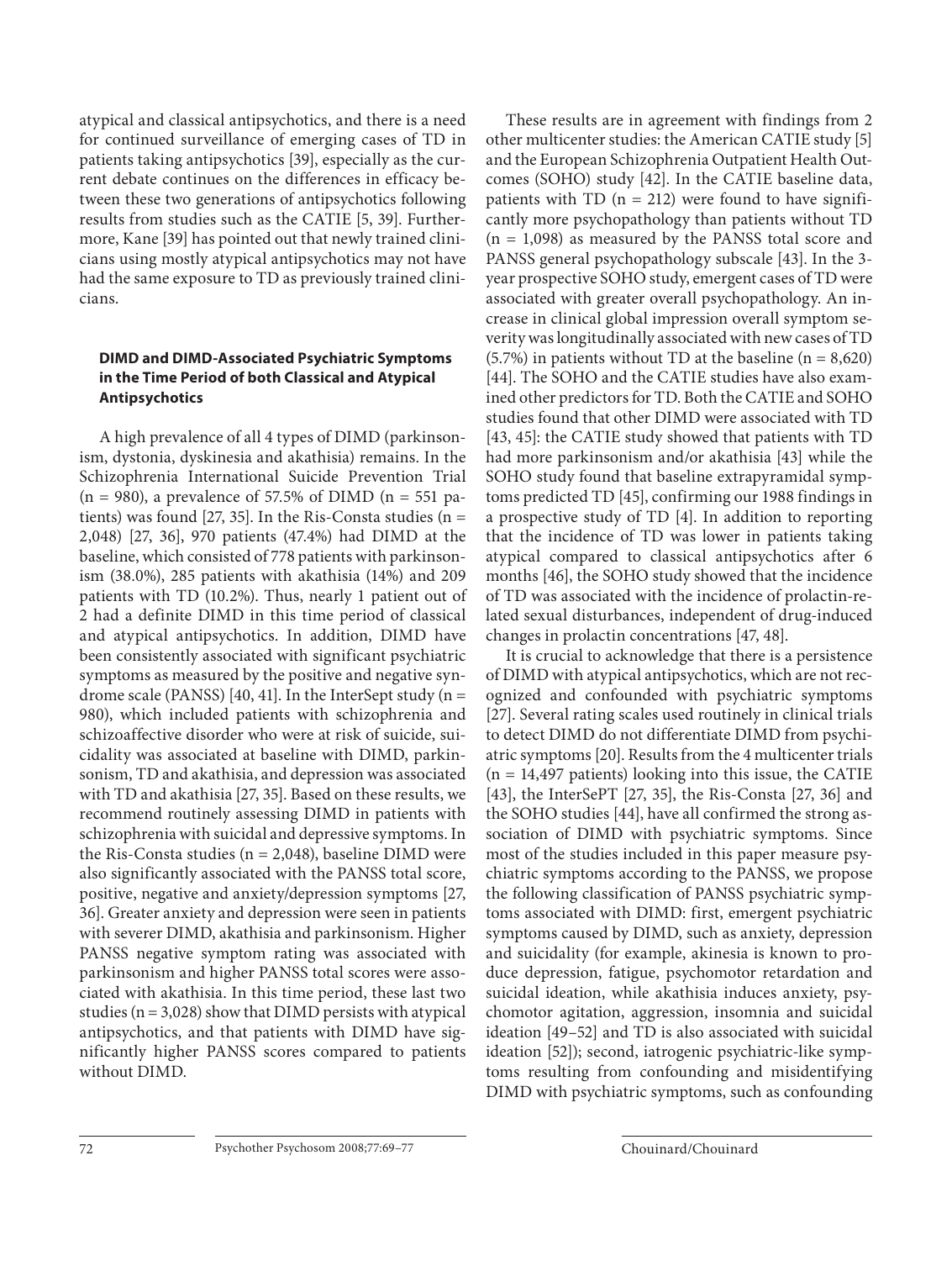bradykinesia and facial mask with blunted affect and motor retardation, akathisia with agitation, anxiety and insomnia and dystonias and dyskinesias with mannerisms and schizophrenic motor disturbances [20]; third, psychiatric schizophrenic symptoms associated with DIMD caused by supersensitivity psychosis, which we are now going to review.

#### **Supersensitivity Withdrawal Syndromes and Supersensitivity Rebound Psychosis**

 We first reported drug-induced psychotic relapses associated with TD  $[53-55]$ , a fall in prolactin  $[53]$  and increased dopamine receptor bindings [56] after long-term treatment with classical antipsychotics, and we labeled this phenomenon supersensitivity psychosis. We observed that TD and supersensitivity psychosis appeared with the decrease or withdrawal of an antipsychotic, but, given differing risk factors, not necessarily together and at the same time. The debate continues on how to most effectively withdraw antipsychotic [1] and antidepressant drugs [2], and avoid psychiatric syndromes associated with discontinuation. Three different types of syndromes have been described with the discontinuation of psychotropic drugs: (1) withdrawal syndromes (minor and major new symptoms) [57]; (2) rebound syndromes (rebound insomnia [58], rebound anxiety [59, 60] and rebound panic [61]), which have been reported with benzodiazepines [62] and selective serotonin reuptake inhibitors  $(SSRIs)$  [63]; (3) supersensitivity syndromes such as TD and supersensitivity psychosis [53, 54, 64] . These discontinuation syndromes all produce psychiatric symptoms that can be confounded with true relapse of the original illness. In a recent review of the literature on rapid-onset psychosis (supersensitivity psychosis), Moncrief [65, 66] also argues the importance of differentiating between antipsychotic withdrawal effects related to the course of the original illness and drug-induced effects such as supersensitivity psychosis. If morbidity due to the discontinuation of a psychotropic drug can be differentiated from the course of original illness and more effectively treated, long-term maintenance treatment could be reduced and avoided in some patients [65]. The long-term maintenance with second-generation antidepressants and subsequent relapse of a major depressive disorder [67-69] is another example of the difficulty encountered in decreasing and withdrawing psychotropic drugs during longterm maintenance treatment. The SSRI paroxetine has also recently been shown to produce a new persistent rebound panic disorder following withdrawal [61, 70], thought to be related to noradrenergic supersensitivity [61]. When discontinuing antipsychotics and antidepressants, the phenomena of supersensitivity syndromes and other iatrogenic discontinuation syndromes must be recognized to avoid giving unnecessarily high doses or prolonged treatment.

 A cross-sectional survey of 224 outpatients (113 men and 111 women) with schizophrenia treated with a standardized single classical antipsychotic treatment (which also included 1 antiparkinsonian, but no antidepressants, no mood stabilizers and no benzodiazepines) showed a prevalence of 22% for supersensitivity psychosis [55] . The prevalence of TD (45%), using Schooler and Kane criteria, was twice that found for supersensitivity psychosis. Including borderline cases of supersensitivity psychosis increased the prevalence of supersensitivity psychosis to 43%. Supersensitivity psychosis was associated with a higher maintenance dose of classical antipsychotics, high prolactin levels and schizophrenia with a 'good' prognosis. The higher antipsychotic dose and higher prolactin levels associated with supersensitivity psychosis lend support to the theory of dopamine supersensitivity and these results suggest that lower doses of antipsychotics could prevent the appearance of supersensitivity psychosis. In this study, there was no relationship found between TD and supersensitivity psychosis, perhaps due to TD being associated with poor-prognosis schizophrenia and supersensitivity psychosis with good-prognosis schizophrenia. A higher antipsychotic dose was not shown to be a risk factor for TD, whereas increased age was associated with TD but not associated with supersensitivity psychosis. It is worth noting that most patients in this study were treated with fluphenazine which has a high affinity for the  $D_2$  receptor, which could lead to both a high incidence of supersensitivity psychosis and DIMD [71], as the drug is known to produce a high incidence of parkinsonian symptoms [72].

 Supersensitivity psychosis, in its masked and withdrawal forms, is known to occur within 6 weeks following the decrease or withdrawal of an oral antipsychotic or within 3 months for a long-acting injectable antipsychotic. We have proposed that TD and supersensitivity psychosis can result from the loss of cholinergic interneurons in the neostriatum [73] caused by prolonged overactivation following antipsychotic-induced elevations in  $D_2$ High  $(D_2$  receptors with functional high affinity for dopamine) [74]. The developments of supersensitivity psychosis and TD share many characteristics. They can both occur after long-term use of antipsychotics and can be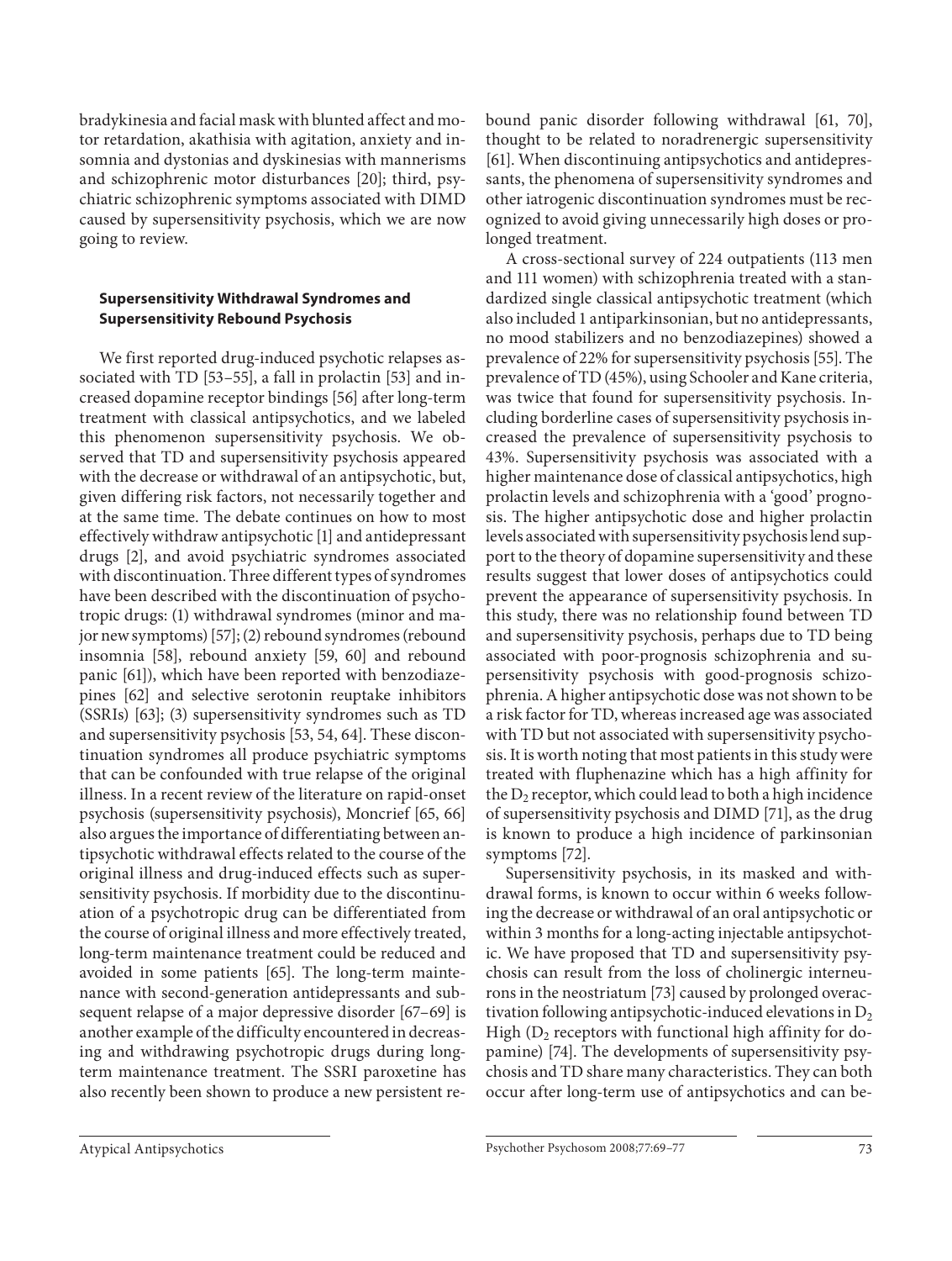come irreversible and difficult to control with readministration of the offending antipsychotic [73]. Emotional stress worsens both TD and supersensitivity psychosis [64], and both can be temporarily exacerbated by central anticholinergics and acutely improved by cholinomimetics and anticholinesterases [73] . TD was shown to be the best predictor of supersensitivity psychosis in our 5- and 10-year follow-up study of supersensitivity psychosis [4, 75]. TD and supersensitivity psychosis may or may not occur together in the same time frame, but TD is often associated with supersensitivity psychosis when it occurs during withdrawal of antipsychotics [53, 54]. These two supersensitivity syndromes have been difficult to study due to the fact that antipsychotics can mask their appearance [73]. A further difficulty with identifying supersensitivity psychosis is that symptoms resemble the original illness and true relapse; however, supersensitivity psychosis can be distinguished as it improves more quickly after readministration of the antipsychotic than true relapse, occurs with continuous high doses of antipsychotics and not with noncontinuous antipsychotic treatment and shows therapeutic tolerance to antipsychotic treatment after having shown good drug response [64] . Over time, as therapeutic tolerance increases, there is further development of dopamine supersensitivity [74] and further cholinergic cell loss. Supersensitivity syndromes, like TD, can be: (1) masked, overt (treatment-emergent) or mixed; (2) transient, persistent or mixed; (3) irreversible, reversible (hump course) or mixed [71]. Supersensitivity symptoms can persist for several months or years and can still be reversible or potentially irreversible. When they become persistent and irreversible, supersensitivity symptoms resemble rebound symptoms, being severer than the original symptoms, but these supersensitivity symptoms persist in contrast to rebound symptoms and may include new psychotic symptoms [64] .

 For atypical antipsychotics, it has been proposed that supersensitivity psychosis occurs more frequently with antipsychotics with fast dissociation from the  $D_2$  receptor [76]. The 2 atypical antipsychotics most often associated with supersensitivity psychosis are quetiapine and clozapine [77] which both have loose binding properties at the  $D_2$  receptor [18, 76]. An additional factor which produces rapid and severe relapse in the withdrawal of clozapine is its effect as an  $M_4$  cholinergic receptor agonist. Thus, for clozapine the rapid relapse upon withdrawal would additionally be exacerbated by the  $M_4$  receptor downregulation following chronic administration of agonists at this receptor. After drug withdrawal, in the absence of the  $M_4$  agonist, cAMP production undergoes a dramatic rebound, and florid psychosis results [78] . Some cases of supersensitivity psychosis have also been reported with olanzapine [79]. Supersensitivity psychosis was found to be associated with quetiapine in our 3-year open label study of quetiapine in 23 stable male outpatients with schizophrenia and schizoaffective disorder who had previously been treated with classical antipsychotics and/ or risperidone, and had shown interepisode residual symptoms and complained of side effects [19]. As mentioned in our discussion of the CATIE study, 7 patients relapsed after a minimum of 3 months of stabilized treatment and 6 of these patients met the criteria for supersensitivity psychosis [19]. Throughout the trial, 11 of 14 patients with baseline TD (78.6%) relapsed, supporting the idea that TD predisposes to supersensitivity psychosis relapse.

 Anticonvulsants (valproic acid, lamotrigine and gabapentin) have been shown to be efficacious in approximately 50% of patients with supersensitivity psychosis [64, 80]. We also recommend the use of anticonvulsants in supersensitivity panic and generalized anxiety disorder induced by the discontinuation of SSRIs, particularly the anticonvulsant gabapentin. An anticonvulsant can be used in conjunction with an antipsychotic or an SSRI in order to more effectively decrease or withdraw these psychotropic drugs and find the minimal therapeutic dose for patients who still need long-term treatment. Finding a minimal therapeutic dose with an anticonvulsant has an additional advantage for a drug like olanzapine, as decreasing the dose will avoid significant metabolic side effects. In 2001, in the New York State Office of Mental Health psychiatric centers, 35% of patients with a diagnosis of schizophrenia received valproate, and approximately 10% received gabapentin [81]. For severe cases of schizophrenia, the use of valproic acid or lamotrigine [82, 83] is preferred in order to prevent drug tolerance to antipsychotic effects. While gabapentin is less potent than valproic acid or lamotrigine, it is superior to them for reducing anxiety [84] and thus facilitates the achievement of optimal minimal maintenance drug treatment. One proposed mechanism explaining the beneficial results of anticonvulsant adjunctive treatment in schizophrenia is their antikindling effect [80]. We have also related their beneficial effects to an antagonism of a calcium-dependent process [73]. We recommend adjunctive gabapentin treatment as a first choice for desensitization from SSRI treatment, although lamotrigine can also be prescribed as adjunctive therapy with SSRIs as it has a mood-stabilizing effect. In a review, Goldberg and Burdick [85] concluded that lamotrigine and gabapentin had fewer ad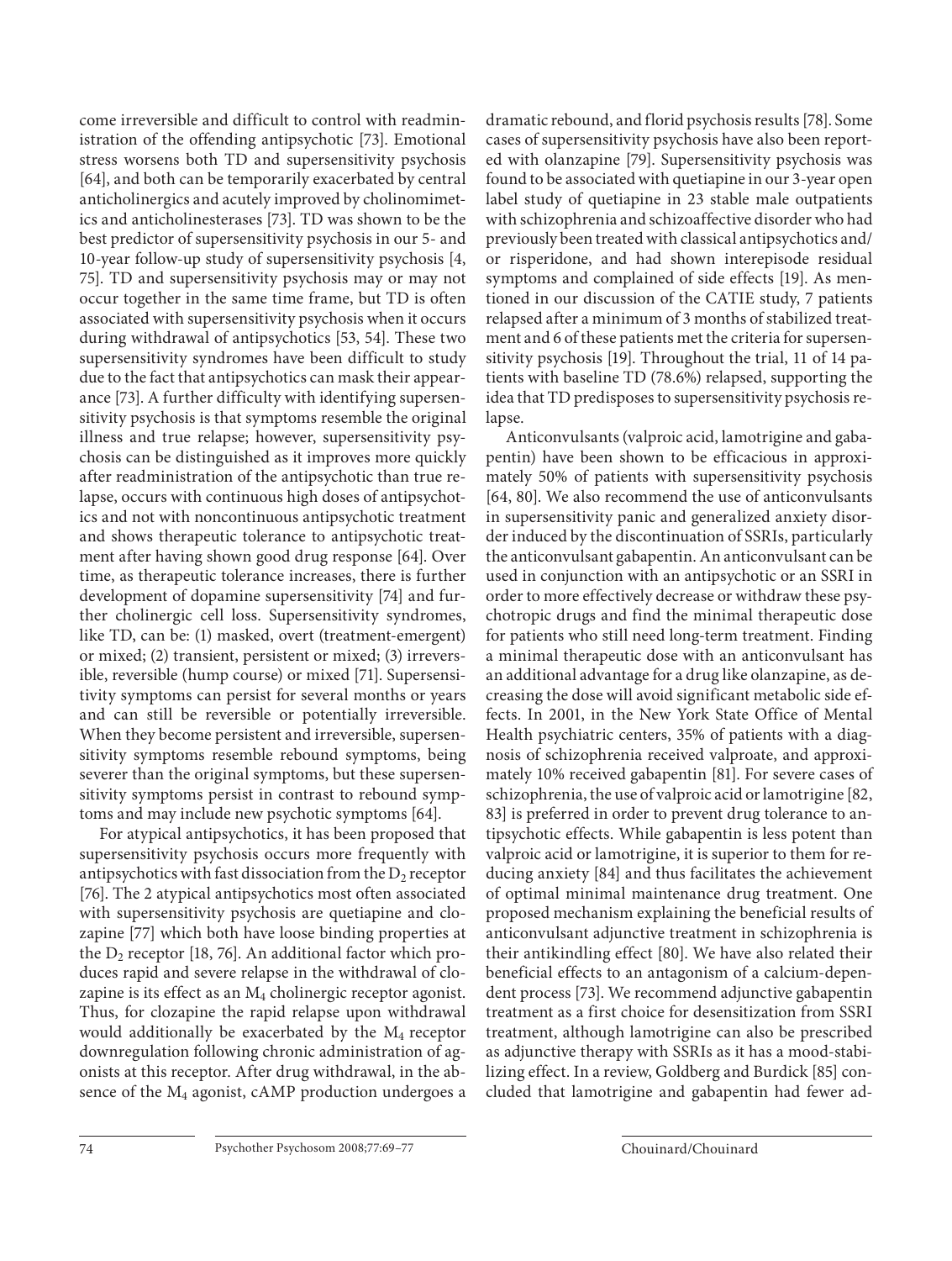verse cognitive events than other anticonvulsants, and, in addition, emerging evidence suggests that lamotrigine may improve DIMD [86, 87]. Lamotrigine has also been shown to be effective as an adjunctive to antipsychotic monotherapy in first-episode patients with schizophrenia who become treatment resistant [88]. We estimate that 50% of cases of treatment-resistant schizophrenia can be related to supersensitivity psychosis. In patients for whom maintenance treatment is necessary, a minimal therapeutic dose can be established with the use of an anticonvulsant that will desensitize patients from chronic antipsychotic or SSRI administration.

 In conclusion, overlooking DIMD-induced psychiatric symptoms and supersensitivity syndromes will continue to lead to results such as those found in the CATIE study which show that olanzapine is the only atypical antipsychotic more efficacious than a classical antipsychotic. The proposed classification for psychiatric and psychiatric-like symptoms associated with DIMD may help to avoid the prescription of all classical antipsychotics and prevent the use of higher doses and longer treatments than necessary of atypical antipsychotics. Further research is needed in order to develop appropriate strategies to distinguish between true relapse and iatrogenic discontinuation syndromes and to elaborate methods to more effectively withdraw antipsychotics and antidepressants by preventing and treating supersensitivity syndromes, particularly for the antipsychotics clozapine and quetiapine and for the SSRI paroxetine. Pharmacogenetics may contribute to further prevention of DIMD, TD and supersensitivity psychosis as we begin to understand more about individual differences in the metabolism of psychotropic drugs [89]. As most plasma concentrations of antipsychotics and second-generation antidepressants are not routinely available or unreliable, except for clozapine, knowing more about genetic differences in psychotropic drug metabolism will also allow to prescribe minimal therapeutic doses of antipsychotics and antidepressants for greater efficacy and better prevention in the maintenance treatment.

#### **References**

- 1 Falloon IR: Antipsychotic drugs: when and how to withdraw them? Psychother Psychosom 2006; 75: 133–138.
- 2 Fava GA: Can long-term treatment with antidepressant drugs worsen the course of depression? J Clin Psychiatry 2003; 64: 123– 133.
- 3 Lambert TJ: Switching antipsychotic therapy: what to expect and clinical strategies for improving therapeutic outcomes. J Clin Psychiatry 2007;68:10-13.
- 4 Chouinard G, Annable L, Ross-Chouinard A, Mercier P: A 5-year prospective longitudinal study of tardive dyskinesia: factors predicting appearance of new cases. J Clin Psychopharmacol 1988; 8(suppl):S21–S26.
- 5 Lieberman JA, Stroup TS, McEvoy JP, Swartz MS, Rosenheck RA, Perkins DO, Keefe RS, Davis SM, Davis CE, Lebowitz BD, Severe J, Hsiao JK: Effectiveness of antipsychotic drugs in patients with chronic schizophrenia. N Engl J Med 2005; 353: 1209–1223.
- 6 ISCTM Third Annual Mid-Year Conference. Brussels, 17–18 September 2007.
- 7 Morrens M, Hulstijn W, Sabbe B: Psychomotor slowing in schizophrenia. Schizophr Bull 2007; 33: 1038–1053.
- 8 Margolese HC, Chouinard G, Kolivakis TT, Beauclair L, Miller R: Tardive dyskinesia in the era of typical and atypical antipsychotics. 1. Pathophysiology and mechanisms of induction. Can J Psychiatry 2005;50:541-547.
- 9 Chouinard G, Jones B, Remington G, Bloom D, Addington D, MacEwan GW, Labelle A, Beauclair L, Arnott W: A Canadian multicenter placebo-controlled study of fixed doses of risperidone and haloperidol in the treatment of chronic schizophrenic patients. J Clin Psychopharmacol 1993; 13: 25–40.
- 10 Chouinard G: New nomenclature for druginduced movement disorders including tardive dyskinesia. J Clin Psychiatry 2004; 65(suppl):S9–S15.
- 11 Marder SR, Meibach RC: Risperidone in the treatment of schizophrenia. Am J Psychiatry 1994; 151: 825–835.
- 12 Chouinard G, Albright PS: Economic and health state utility determinations for schizophrenic patients treated with risperidone or haloperidol. J Clin Psychopharmacol 1997; 17: 298–307.
- 13 Addington DE, Jones B, Bloom D, Chouinard G, Remington G, Albright P: Reduction of hospital days in chronic schizophrenic patients treated with risperidone: a retrospective study. Clin Ther 1993; 15: 917–926.
- 14 Chouinard G, Arnott W: Clinical review of risperidone. Can J Psychiatry 1993; 38 (suppl 3):S89–S95.
- 15 Chouinard G, Kopala L, Labelle A, Beauclair L, Johnson SV, Singh KI: Phase-IV multicentre clinical study of risperidone in the treatment of outpatients with schizophrenia. The RIS-CAN-3 Study Group. Can J Psychiatry 1998; 43: 1018–1025.
- 16 Marder SR, Davis JM, Chouinard G: The effects of risperidone on the five dimensions of schizophrenia derived by factor analysis: combined results of the North American trials. J Clin Psychiatry 1997; 58: 538–546.
- 17 Moller HJ, Muller H, Borison RL, Schooler NR, Chouinard G: A path-analytical approach to differentiate between direct and indirect drug effects on negative symptoms in schizophrenic patients. A re-evaluation of the North American risperidone study. Eur Arch Psychiatry Clin Neurosci 1995; 245: 45– 49.
- 18 Seeman P, Tallerico T: Rapid release of antipsychotic drugs from dopamine D<sub>2</sub> receptors: an explanation for low receptor occupancy and early clinical relapse upon withdrawal of clozapine or quetiapine. Am J Psychiatry 1999; 156: 876-884.
- 19 Margolese HC, Chouinard G, Beauclair L, Belanger MC: Therapeutic tolerance and rebound psychosis during quetiapine maintenance monotherapy in patients with schizophrenia and schizoaffective disorder. J Clin Psychopharmacol 2002; 22: 347–352.
- 20 Chouinard G, Margolese HC: Manual for the Extrapyramidal Symptom Rating Scale (ESRS). Schizophr Res 2005; 76: 247–265.
- 21 Chouinard G, Boisvert D, Bradwejn J: Tardive dyskinesia in a nonpsychiatric patient due to short-term use of a neuroleptic/anticholinergic combination drug. Can Med Assoc J 1982;126:821-822, 827.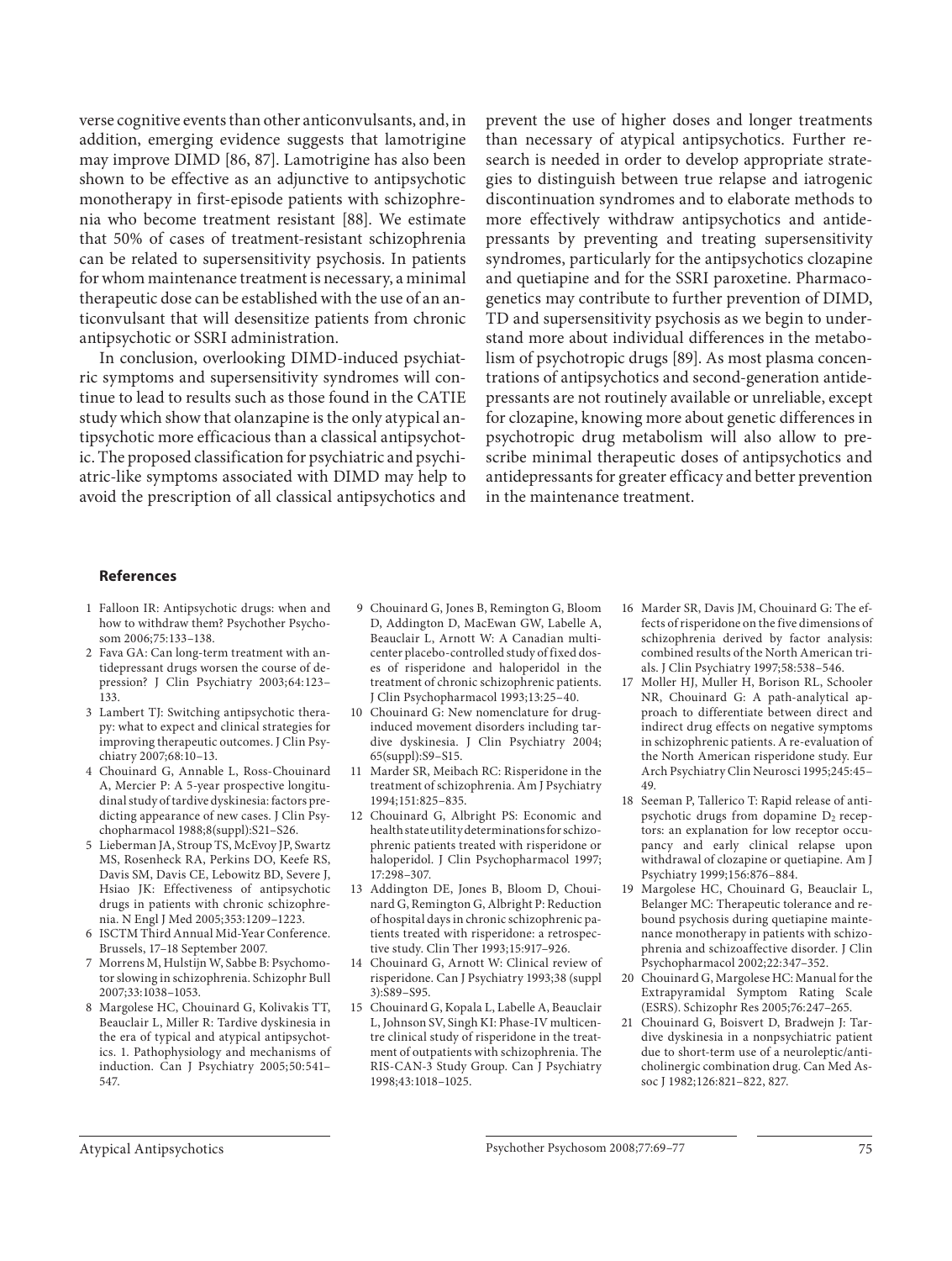- 22 Chouinard G, Jones BD: Early onset of tardive dyskinesia: case report. Am J Psychiatry 1979; 136: 1323–1324.
- 23 Margolese HC, Chouinard G, Kolivakis TT, Beauclair L, Miller R, Annable L: Tardive dyskinesia in the era of typical and atypical antipsychotics. 2. Incidence and management strategies in patients with schizophrenia. Can J Psychiatry 2005; 50: 703–714.
- 24 Chouinard G, Steinberg S: Type I tardive dyskinesia induced by anticholinergic drugs, dopamine agonists and neuroleptics. Prog Neuropsychopharmacol Biol Psychiatry 1982; 6: 571–578.
- 25 Chouinard G, Annable L, Ross-Chouinard A, Nestoros JN: Factors related to tardive dyskinesia. Am J Psychiatry 1979;136:79-82.
- 26 Ghadirian AM, Annable L, Belanger MC, Chouinard G: A cross-sectional study of parkinsonism and tardive dyskinesia in lithium-treated affective disordered patients. J Clin Psychiatry 1996;57:22-28.
- 27 Chouinard G: Interrelations between psychiatric symptoms and drug-induced movement disorder. J Psychiatry Neurosci 2006; 31: 177–180.
- 28 Barnes TR, Kidger T, Gore SM: Tardive dyskinesia: a 3-year follow-up study. Psychol Med 1983;13:71-81.
- 29 Kane JM, Woerner M, Borenstein M, Wegner J, Lieberman J: Integrating incidence and prevalence of tardive dyskinesia. Psychopharmacol Bull 1986; 22: 254–258.
- 30 Yassa R, Jeste DV: Gender differences in tardive dyskinesia: a critical review of the literature. Schizophr Bull 1992; 18: 701–715.
- 31 Kane JM, Smith JM: Tardive dyskinesia: prevalence and risk factors, 1959 to 1979. Arch Gen Psychiatry 1982;39:473-481.
- 32 Chouinard G: Effects of risperidone in tardive dyskinesia: an analysis of the Canadian multicenter risperidone study. J Clin Psychopharmacol 1995; 15(suppl 1):S36–S44.
- 33 Chouinard G, Lasser R, Bossie C, Zhu Y, Gharabawi G: Does a long-acting atypical antipsychotic offer a low risk of tardive dyskinesia in patients with schizophrenia? Schizophr Res 2003;60:277.
- 34 Meltzer HY, Alphs L, Green AI, Altamura AC, Anand R, Bertoldi A, Bourgeois M, Chouinard G, Islam MZ, Kane J, Krishnan R, Lindenmayer JP, Potkin S: Clozapine treatment for suicidality in schizophrenia: International Suicide Prevention Trial (Inter-SePT). Arch Gen Psychiatry 2003;60:82-91.
- 35 Chouinard G, Margolese H, Alphs L, Larach-Walters V, Beauclair L, Anand R: Relationship between baseline extrapyramidal symptoms and suicidality in schizophrenic subjects included in the InterSePT trial. Biol Psychiatry 2002; 51(suppl):S20–S21.
- 36 Chouinard G, Bhanji NH, Light M, Margolese HC: Patient characteristics, symptom severity, and movement disorders in patients with schizophrenia and schizoaffective disorder. Biol Psychiatry 2003;53(suppl):S21.
- 37 Correll CU, Leucht S, Kane JM: Lower risk for tardive dyskinesia associated with second-generation antipsychotics: a systematic review of 1-year studies. Am J Psychiatry 2004; 161: 414–425.
- 38 Jeste DV, Okamoto A, Napolitano J, Kane JM, Martinez RA: Low incidence of persistent tardive dyskinesia in elderly patients with dementia treated with risperidone. Am J Psychiatry 2000; 157: 1150–1155.
- 39 Kane JM: Tardive dyskinesia circa 2006. Am J Psychiatry 2006; 163: 1316–1318.
- 40 Kay SR, Opler LA, Lindenmayer JP: The Positive and Negative Syndrome Scale (PANSS): rationale and standardisation. Br J Psychiatry Suppl 1989;7:59-67.
- 41 Kay SR, Opler LA, Lindenmayer JP: Reliability and validity of the positive and negative syndrome scale for schizophrenics. Psychiatry Res 1988;23:99-110.
- 42 Haro JM, Edgell ET, Jones PB, Alonso J, Gavart S, Gregor KJ, Wright P, Knapp M: The European Schizophrenia Outpatient Health Outcomes (SOHO) study: rationale, methods and recruitment. Acta Psychiatr Scand  $2003 \cdot 107 \cdot 222 - 232$
- 43 Miller DD, McEvoy JP, Davis SM, Caroff SN, Saltz BL, Chakos MH, Swartz MS, Keefe RS, Rosenheck RA, Stroup TS, Lieberman JA: Clinical correlates of tardive dyskinesia in schizophrenia: baseline data from the CAT-IE schizophrenia trial. Schizophr Res 2005;  $80:33-43$
- 44 Tenback DE, van Harten PN, Slooff CJ, van Os J: Worsening of psychosis in schizophrenia is longitudinally associated with tardive dyskinesia in the European Schizophrenia Outpatient Health Outcomes study. Compr Psychiatry 2007;48:436-440.
- 45 Tenback DE, van Harten PN, Slooff CJ, van Os J: Evidence that early extrapyramidal symptoms predict later tardive dyskinesia: a prospective analysis of 10,000 patients in the European Schizophrenia Outpatient Health Outcomes (SOHO) study. Am J Psychiatry 2006; 163: 1438–1440.
- 46 Tenback DE, van Harten PN, Slooff CJ, Belger MA, van Os J: Effects of antipsychotic treatment on tardive dyskinesia: a 6-month evaluation of patients from the European Schizophrenia Outpatient Health Outcomes (SOHO) study. J Clin Psychiatry 2005;66: 1130–1133.
- 47 Tenback DE, van Harten PN, Slooff CJ, van Os J: Tardive dyskinesia in schizophrenia is associated with prolactin-related sexual disturbances. Neuropsychopharmacology 2006; 31: 1832–1837.
- 48 Ghadirian AM, Chouinard G, Annable L: Sexual dysfunction and plasma prolactin levels in neuroleptic-treated schizophrenic outpatients. J Nerv Ment Dis 1982; 170:463-467.
- 49 Van Putten T, Mutalipassi LR, Malkin MD: Phenothiazine-induced decompensation. Arch Gen Psychiatry 1974; 30: 102–105.
- 50 Van Putten T, May RP: 'Akinetic depression' in schizophrenia. Arch Gen Psychiatry 1978; 35: 1101–1107.
- 51 Rifkin A, Quitkin F, Klein DF: Akinesia: a poorly recognized drug-induced extrapyramidal behavioral disorder. Arch Gen Psychiatry 1975;32:672-674.
- 52 Margolese HC, Chouinard G, Walters-Larach V, Beauclair L: Relationship between antipsychotic-induced akathisia and tardive dyskinesia and suicidality in schizophrenia: impact of clozapine and olanzapine. Acta Psychiatr Belg 2001; 101: 128–144.
- 53 Chouinard G, Jones BD, Annable L: Neuroleptic-induced supersensitivity psychosis. Am J Psychiatry 1978; 135: 1409–1410.
- 54 Chouinard G, Jones BD: Neuroleptic-induced supersensitivity psychosis: clinical and pharmacologic characteristics. Am J Psychiatry 1980; 137: 16–21.
- 55 Chouinard G, Annable L, Ross-Chouinard A: Supersensitivity psychosis and tardive dyskinesia: a survey in schizophrenic outpatients. Psychopharmacol Bull 1986;22:891-896.
- 56 Chouinard G, Creese I, Boisvert D, Annable L, Bradwejn J, Jones B: High neuroleptic plasma levels in patients manifesting supersensitivity psychosis. Biol Psychiatry 1982; 17: 849–852.
- 57 Chouinard G, Bradwejn J, Annable L, Jones BD, Ross-Chouinard A: Withdrawal symptoms after long-term treatment with low-potency neuroleptics. J Clin Psychiatry 1984;  $45.500 - 502$
- 58 Kales A, Scharf MB, Kales JD: Rebound insomnia: a new clinical syndrome. Science 1978; 201: 1039–1041.
- 59 Fontaine R, Chouinard G, Annable L: Rebound anxiety in anxious patients after abrupt withdrawal of benzodiazepine treatment. Am J Psychiatry 1984;141:848-852.
- 60 Chouinard G: Rebound anxiety: incidence and relationship to subjective cognitive impairment. J Clin Psychiatry Monogr 1986;4: 12–16.
- 61 Bhanji NH, Chouinard G, Kolivakis T, Margolese HC: Persistent tardive rebound panic disorder, rebound anxiety and insomnia following paroxetine withdrawal: a review of rebound-withdrawal phenomena. Can J Clin Pharmacol 2006; 13:e69–e74.
- 62 Chouinard G: Issues in the clinical use of benzodiazepines: potency, withdrawal, and rebound. J Clin Psychiatry 2004; 65(suppl 5):7–12.
- 63 Fava GA, Bernardi M, Tomba E, Rafanelli C: Effects of gradual discontinuation of selective serotonin reuptake inhibitors in panic disorder with agoraphobia. Int J Neuropsychopharmacol 2007;10: 835–838.